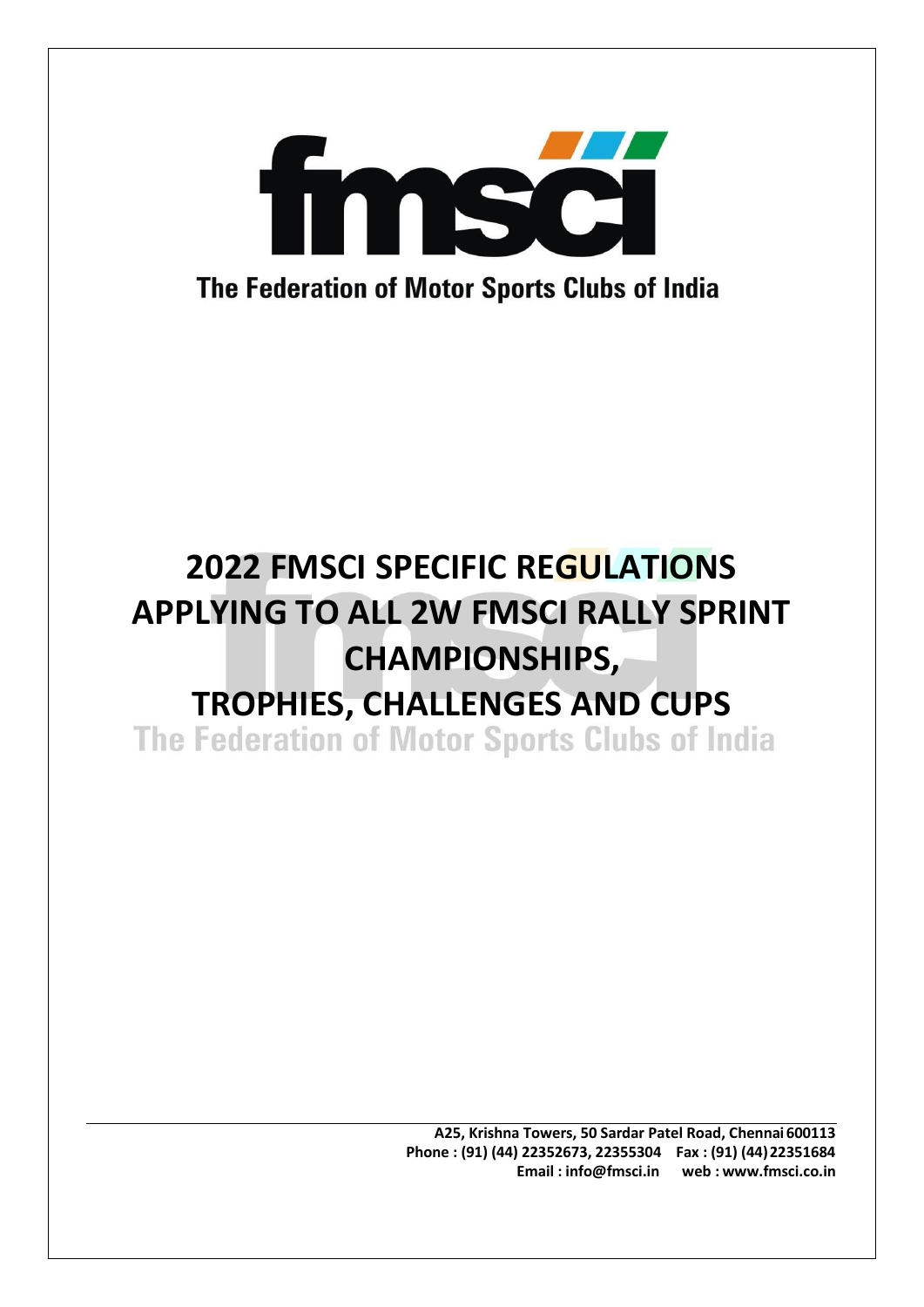## **FMSCI Indian National Rally Sprint Championship (INRSC)**

## **SPECIFIC REGULATIONS**

#### **1. General Provisions**

The FMSCI organizes the FMSCI Indian National Rally Sprint Championship which is the property of the FMSCI and which comprisesthe Indian National Rally Sprint Champion title for Riders and teams (optional).

For 2022, it is made up of minimum of 4 rallies and maximum of 6 rallies. If more than 4 rallies are held N-1 count towards attribution of points, N being number of rounds held or else points of all rallies shall count towards attribution of points.

There will be one Championship for the year 2022:

1) FMSCI 2W Indian National Rally Sprint Championship (2WINRSC) Status: National Championship

The FMSCI reserves the right to announce a sponsor name and obligations to the organizers at any time during the year.

The Championships are governed by the FIA International Sporting Code and its appendices (the Code), the FMSCI 2W Stage Rally General Prescriptions (the Prescriptions), the present Sporting Regulations, and these Regulations specific to Riders and Teams Championships.

## **2. Eligible Competitors**

I. FMSCI 2W INDIAN NATIONAL RALLY SPRINT CHAMPIONSHIP U. D.S. OF FINAL A FMSCI Competition Licence holders with points.

## **3. Classes & Entries**

Vehicles homologated / TDF in a year will be notified in Bulletin issued by the FMSCI and these vehicles can take part after 30 days from the date of homologation / TDF or as decided by the FMSCI.

- i) Group A upto 800 cc
- ii) Group B upto 130 cc
- iii) Group B 131 cc upto 165 cc
- iv) Group B 166 cc upto 260 cc
- v) Group B 261 cc upto 400 cc
- vi) Scooter upto 210 cc
- vii) Bullet class
- viii) Ladies class up to 260cc

Minimum 5 entries or higher if specified in the SRs to form a class. If less than stipulated number entries in any round, they shall compete for the next higher class if exist or only for overall and no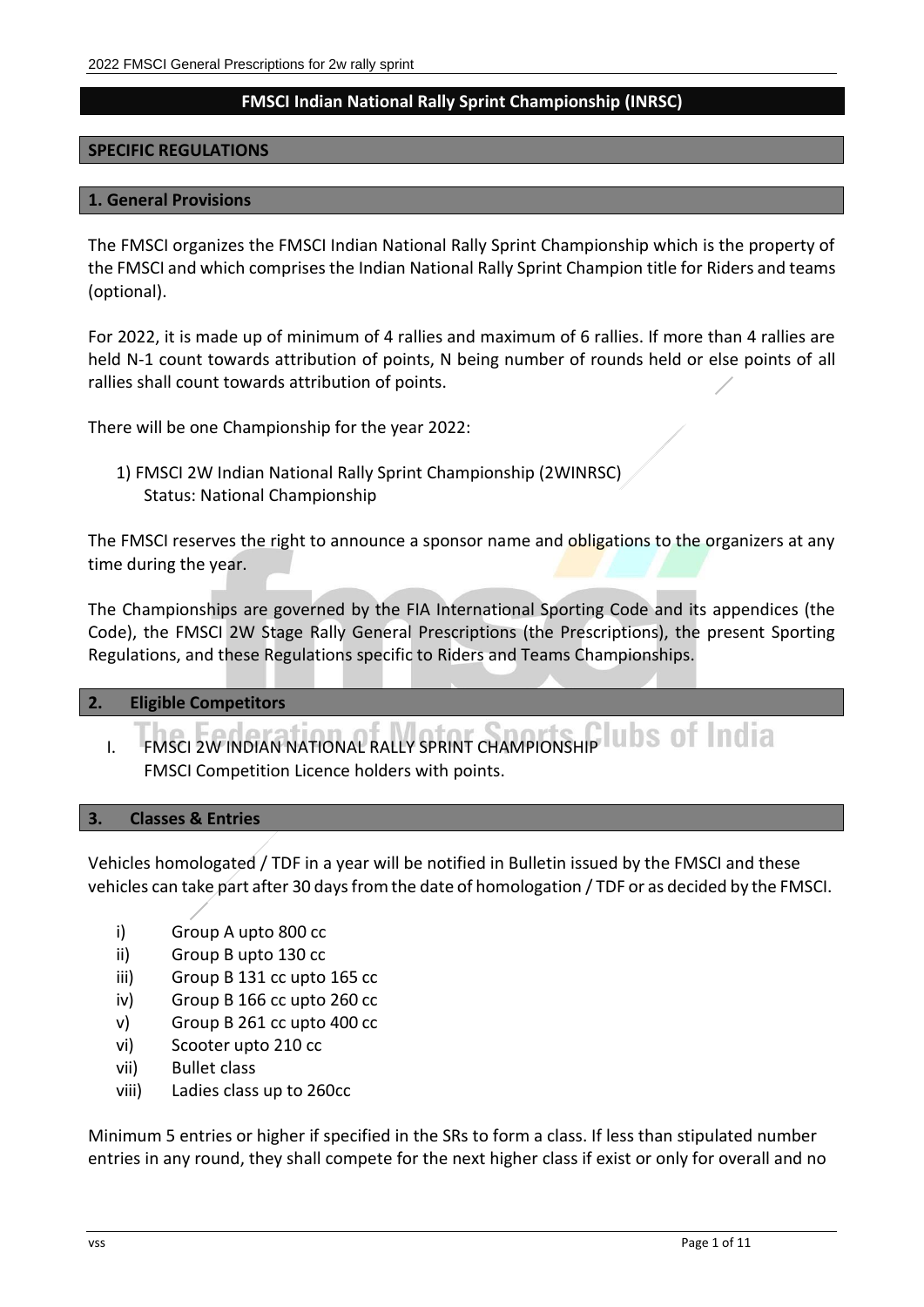class points shall be awarded. If the entries are less than stipulated minimum in 4 rounds, then there shall be no Championship award.

A vehicle can enter in one class only.

One vehicle can be shared by a maximum of two riders only. Change of vehicle is not permitted after pre event scrutiny.

A rider cannot share more than one vehicle.

The competitors who are sharing the bikes are informed in the riders briefing that the number stickers have to be pasted before taking the bike out of the parc ferme according to their respective start.

## **4. Titles**

2022 FMSCI Indian National Rally Sprint Champion Rider 2022 FMSCI Indian National Rally Sprint Champion Team \*

2022 FMSCI Indian National Rally Sprint Champion Rider Group A upto 800 cc 2022 FMSCI Indian National Rally Sprint Champion Team Group A upto 800 cc \*

2022 FMSCI Indian National Rally Sprint Champion Rider Group B upto 130 cc 2022 FMSCI Indian National Rally Sprint Champion Team Group B upto 130 cc<sup>\*</sup>

2022 FMSCI Indian National Rally Sprint Champion Rider Group B 131 cc upto 165 cc 2022 FMSCI Indian National Rally Sprint Champion Team Group B 131 cc upto 165 cc \*

2022 FMSCI Indian National Rally Sprint Champion Rider Group B 166 cc upto 260 cc 2022 FMSCI Indian National Rally Sprint Champion Team Group B 166 cc upto 260 cc \*

2022 FMSCI Indian National Rally Sprint Champion Rider Group B 261 cc upto 400 cc | | | | | 2022 FMSCI Indian National Rally Sprint Champion Team Group B 261 cc upto 400 cc \*

2022 FMSCI Indian National Rally Sprint Champion Rider Scooters 2022 FMSCI Indian National Rally Sprint Champion Team Scooters \*

2022 FMSCI Indian National Rally Sprint Champion Rider Bullet 2022 FMSCI Indian National Rally Sprint Champion Team bullet \*

2022 FMSCI Indian National Rally Sprint Champion Rider ladies 2022 FMSCI Indian National Rally Sprint Champion Team ladies \*

\* Optional

## **5. Championship Points**

## **5.1.1 Attribution of points**.

Points will be awarded for each title as below

| <b>Pos</b> | <b>Points</b> | Pos          | <b>Points</b> |
|------------|---------------|--------------|---------------|
| 1 st       |               | $6^{\sf th}$ | о             |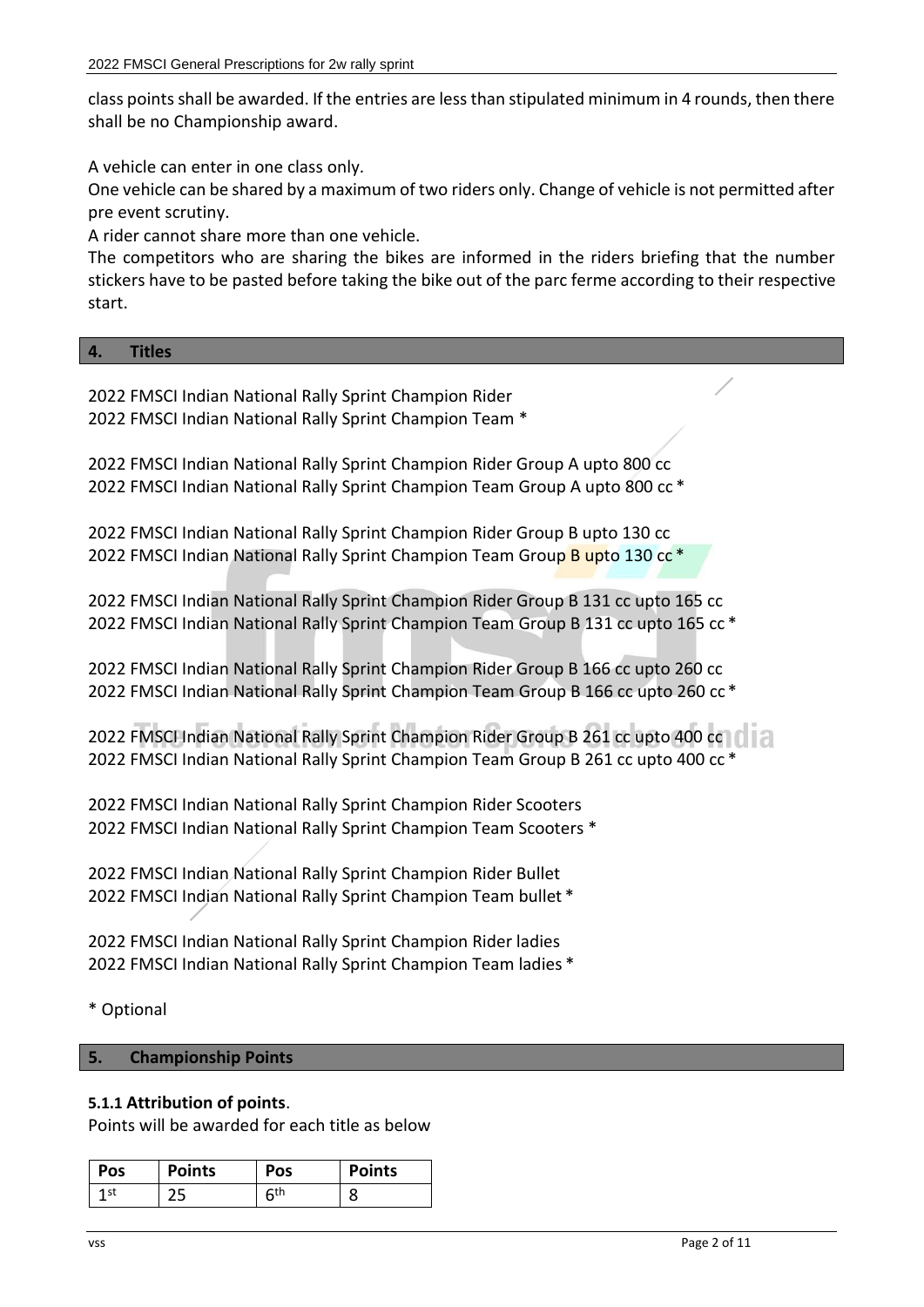| 2 <sub>nd</sub> | 18 | 7 <sup>th</sup>  | b |
|-----------------|----|------------------|---|
| 3 <sup>rd</sup> | 15 | 8 <sup>th</sup>  |   |
| 4 <sup>th</sup> | 12 | <b>9th</b>       |   |
| 5 <sup>th</sup> | 10 | 10 <sup>th</sup> |   |

## **5.1.2 Additional conditions to score points**

Only those vehicles ridden by a registered rider are eligible to score points within the general classification, taking into account their relative position and without taking into account the classification of the cars of the non-registered riders.

**5.1.3** For teams, the best placed 2 vehicles ridden by registered riders will be awarded points.

## **6. Registration Requirements**

- Each rider and team must register individually with the FMSCI to be eligible for any points on or before Closing date of entries of Round 1
- However thereafter a rider / team taking part may register their entry with the FMSCI by paying the Late registration fees till closing date of entries for Round 2.
- Once registered they must take part in all the remaining rounds of the championship concerned under pain of sanctions imposed by the FMSCI unless for a force-majeure duly accepted by the FMSCI.

## **6.1 REGISTRATION FEES**

6.1.1 Rider : NIL per championship Team Others : INR 11800 per championship (Max of 3 vehicles) Team Manufacturer : INR 11800 per championship (Max of 3 vehicles)

## **6.1.2 LATE REGISTRATION FEES**

| Rider                    | : INR 5900  | per championship                     |
|--------------------------|-------------|--------------------------------------|
| <b>Team Manufacturer</b> | : INR 23600 | per championship (Max of 3 vehicles) |
| Team Others              | : INR 23600 | per championship (Max of 3 vehicles) |

## **6.2 MINIMUM PARTICIPATION REQUIREMENTS**

Once registered they must take part in all the remaining rounds of the championship concerned under pain of sanctions imposed by the FMSCI unless for a force-majeure duly accepted by the FMSCI.

Further to be eligible for Championship classification, a registered rider/team must have been a starter in a minimum of four rounds of the Championship concerned.

## **6.3 NUMBER OF RESULTS FOR THE FINAL CHAMPIONSHIP CLASSIFICATION**

N-1 points will be considered for the championship concerned subject to five or more rounds of the championship concerned is held.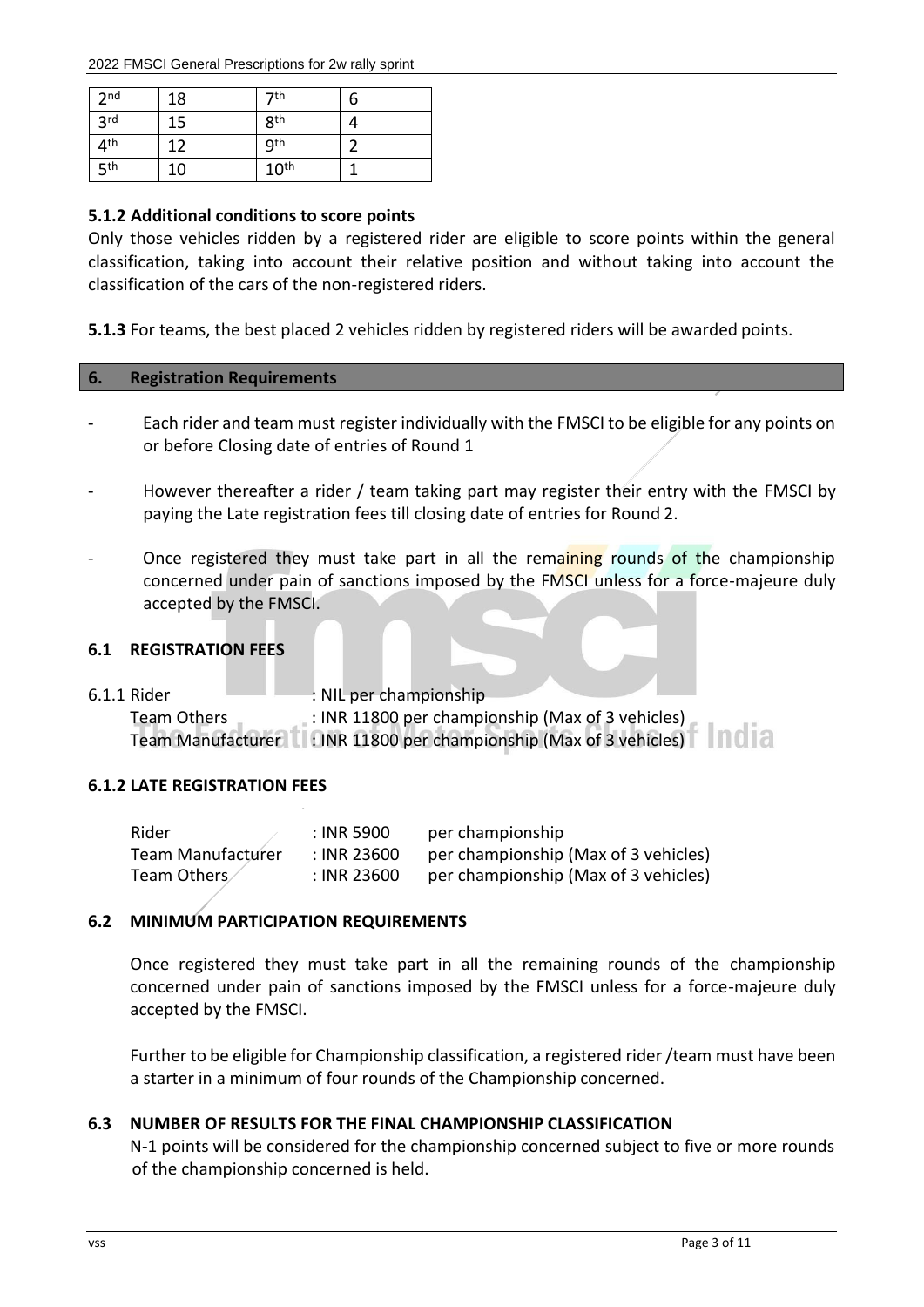## **6.4 NUMBER OF CHAMPIONSHIP RALLIES**

The number of Championship events is Minimum 4 which must take place in the FMSCI Region.

#### **7. EVENT CHARACTERISTICS**

#### **7.1 DURATION**

7.1.1 Duration of the rally and schedule (recommended and maximum duration)

#### **Saturday**

Collection of materials and administrative checks. Pre-Event Scrutiny Reconnaissance Riders Briefing Press Conference 1<sup>st</sup> Stewards Meeting Publication of start order

## **Sunday**

Event (Single Day Only) Podium Ceremony Post event scrutiny Final Stewards meeting Final classification Closing of event

## **7.2 DISTANCES**

Minimum length of a stage: 6 kms Maximum length of a stage: 10 kms Maximum total distance: 25 kms *Notor* Sports Clubs of India There will be no multiple stages Only one pass per rider

## **7.3 TYPE OF ROAD SURFACE**

A road surface of SINGLE type (Asphalt or Dirt) with maximum allowance of 10% of dirt (for asphalt stages) or 20% asphalt (for dirt stages) is mandatory for special stages of a rally. This rule applies to entire itinerary of the rally.

## **8. ROAD BOOK**

The road book must be made available to all the competitors at least before reconnaissance.

#### **9. COMPETITION NUMBERS AND ADVERTISING**

**9.1** Competitors are allowed to affix any kind of advertising to their motorcycles, provided that:

- $\triangleright$  It is authorized by the laws of India and the FMSCI regulations,
- $\triangleright$  It is not likely to give offence,
- $\triangleright$  It is not political or religious in nature; It does not encroach upon the spaces reserved for plates and competition numbers,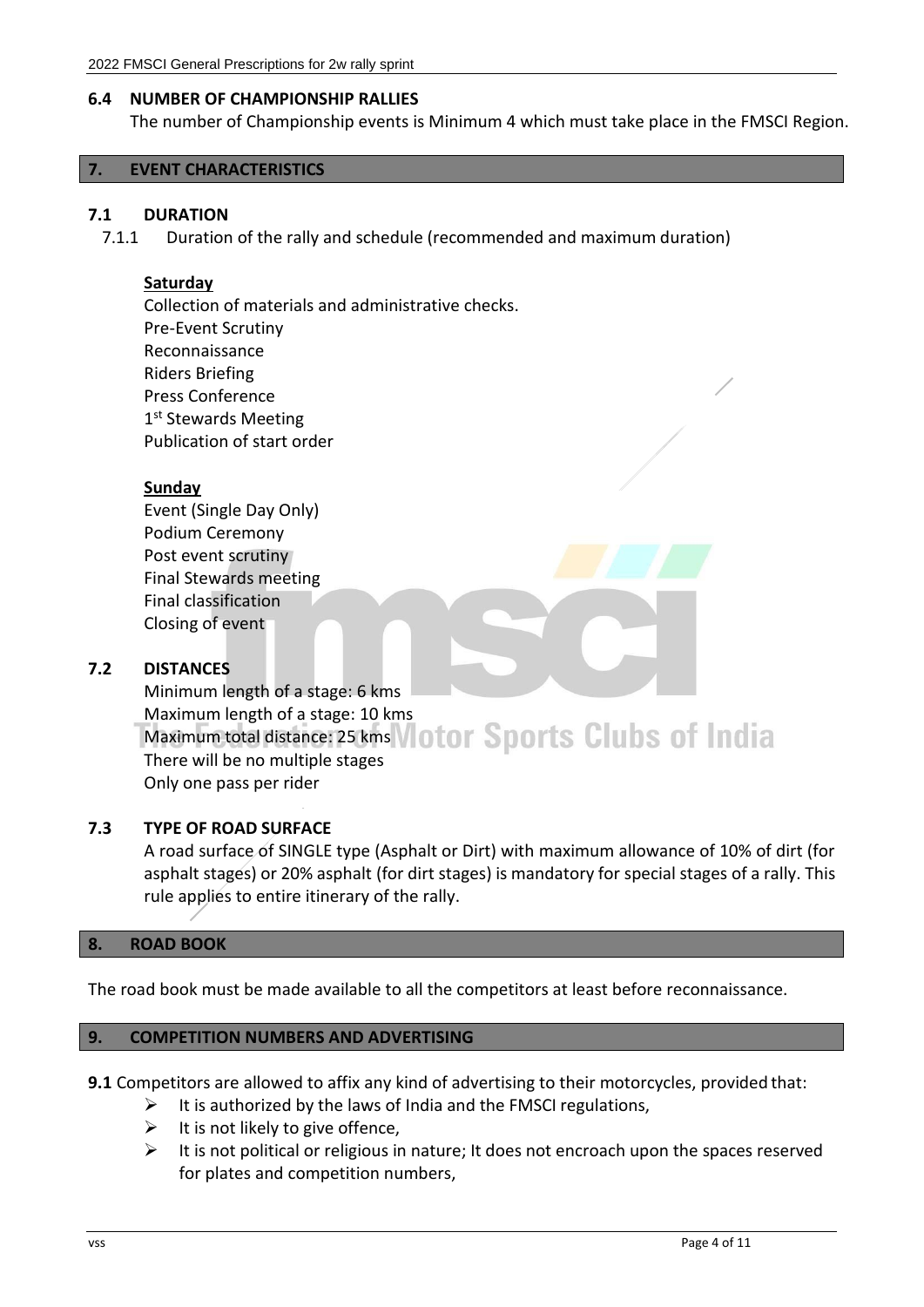**9.2** The advertising spaces situated immediately above or immediately below the competition numbers, as well as other suitable spaces on the rally plates, are reserved for the Organizers advertising.

Such advertising is mandatory and may not be refused by the competitors/entrants. On the competition number panels the advertising must fit into an area of the same width (28 cm) and 14 cm high (or 2 x 7 cm high), situated above and/or below the numbers. The text of this advertising must normally be clearly indicated in the supplementary regulations, or at the latest one month before the start of the rally in an official bulletin.

- **9.3** Any other advertising proposed is only optional. Its refusal can incur entry fees greater than the amount of the entry fees fixed with optional advertising and this additional charge will be limited to a maximum of double the amount of standard entry fee.
- **9.4** Competitors who accept the Organisers optional advertising must reserve spaces for it, in the location mentioned by the organizers.
- **9.5** All the letters of the name of the event sponsor must be, at most, of the same height and stroke thickness as those of the name of the rally.

## **9.6 IDENTIFICATION NUMBERS**

Three competition number stickers will be provided by the organizers. The competitors will have to affix these on rigid plates installed on their motorcycles prior to scrutiny. These must be made of rigid material and solidly constructed, elliptical in shape, measuring minimum 28 cms Length X 23 cms Width in size. The plate must be flat orslightly curved. The plates must be facing outwards, one facing forward and one on each side of the motorcycle positioned so as to be clearly visible with the rider seated.

These competition number stickers may have organizers advertising and this will be treated as compulsory advertising.

For missing of one rally plate a cash penalty of Rs.1000/= will be levied. If two or more plates are missing, the penalty is left to the discretion of the Stewards which may go up to and including disqualification.

One Competition Number Sticker will be placed at the back of the Helmet.

4 stickers having Name & Blood group of the Rider to be placed as under, and i a

- ➢ Two On both sides of the Petrol Tank
- $\triangleright$  Two on both sides of the Helmet

## **10. ENTRY FEES**

The maximum standard entry fees per round of 2022 Championship are as follows.

## Standard Entry Fees (must close Monday before the event)

| <b>Individual</b>                                                | <b>Team / Manufacturer</b>                  |
|------------------------------------------------------------------|---------------------------------------------|
| Group A: Rs.3500/= (+ 18% GST)                                   | Group A: Rs.7000/= (+ 18% GST)              |
| Group B: Rs.2500/= (+18% GST)                                    | Group B: Rs.5000/= (+18% GST)               |
| Scooters: Rs.2500/= (+18% GST)                                   | Scooters: Rs.5000/= (+18% GST)              |
| Bullet Class: 2500/ = (+18% GST)                                 | Bullet Class: 5000/ = (+18% GST)            |
| Ladies class up to 260cc: $2500/=\left(+18\% \text{ GST}\right)$ | Ladies class up to 260cc: 5000/= (+18% GST) |

Late Entry Fees (must close Wednesday before the event)

| <b>Individual</b>              | <b>Team / Manufacturer</b>     |
|--------------------------------|--------------------------------|
| Group A: Rs.4500/= (+18% GST)  | Group A: Rs.8000/= (+18% GST)  |
| Group B: Rs.3500/= (+18% GST)  | Group B: Rs.6000/= (+18% GST)  |
| Scooters: Rs.3500/= (+18% GST) | Scooters: Rs.6000/= (+18% GST) |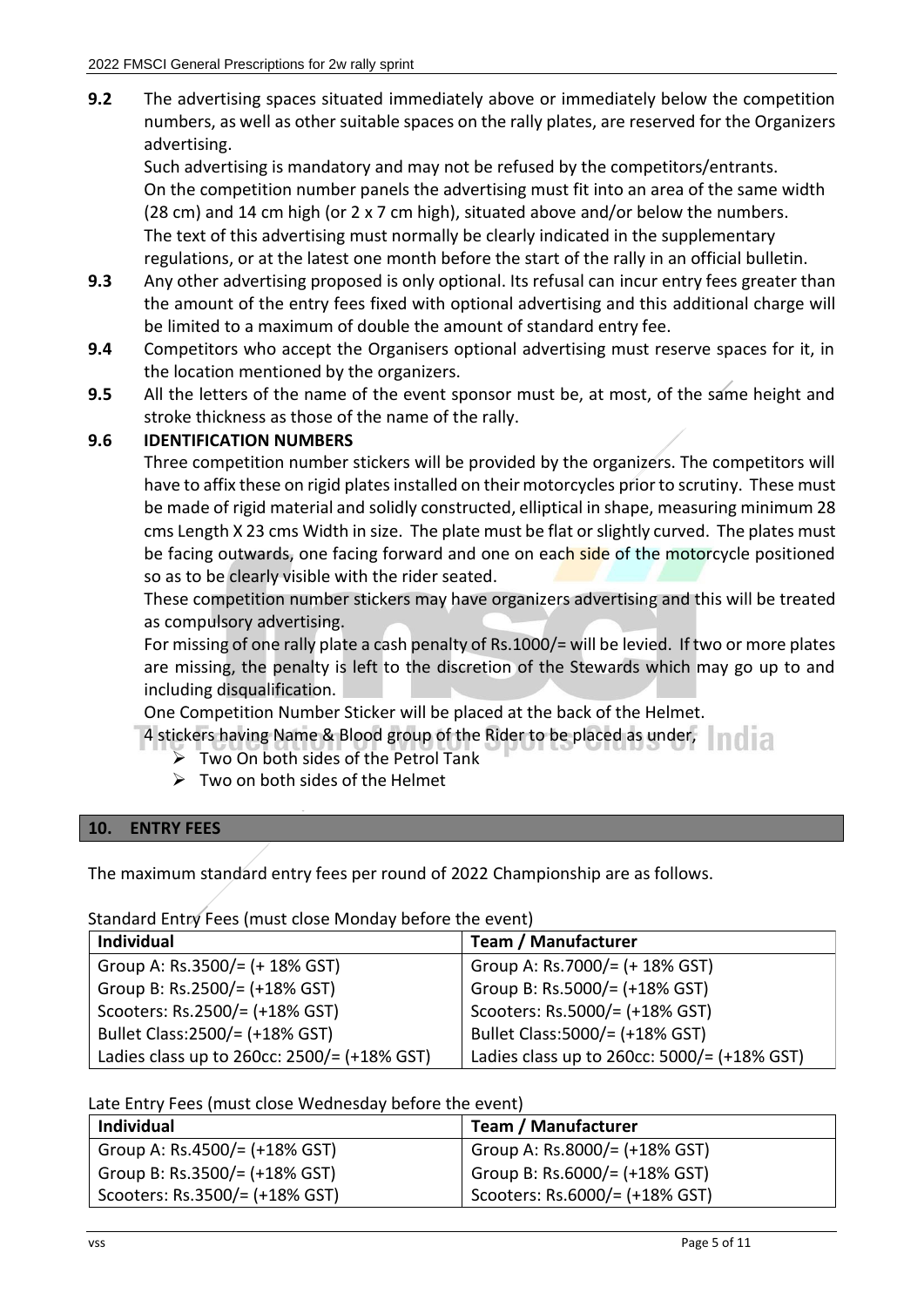| Bullet Class:3500/= (+18% GST)                        | Bullet Class:6000/= (+18% GST)                        |
|-------------------------------------------------------|-------------------------------------------------------|
| Ladies class up to 260cc: $3500/=(+18\% \text{ GST})$ | Ladies class up to 260cc: $6000/=(+18\% \text{ GST})$ |

Manufacturer: Any Automobile / ancillary manufacturer

Team should consist of maximum of 3 vehicles per championship.

## **11. FINAL CHECKS**

## **11.1 TIME AVAILABLE FOR FINAL CHECKS**

The Organisers' itinerary should ensure that at least 1 hour and 30 minutes are available for post-rally scrutineering. Vehicles not required for Post Rally scrutineering may be released 30 minutes after the posting of Provisional Classification, provided no eligibility protests have been received.

## **11.2 SELECTION OF VEHICLES**

Post rally scrutineering involving the dismantling of a vehicle may be carried out either at the discretion of the Stewards or following a protest or upon the recommendation of the clerk of the course to the Stewards or as deemed by the Technical Delegate.

## **12. LATENESS**

## **12.1 MAXIMUM PERMITTED LATENESS**

Any lateness exceeding 15 minutes on the target time will result in the competitor concerned being removed from the classification by the clerk of the course.

## **13. CEREMONIAL START**

# Not applicable<br>**Notion 2018** The Federation of Motor Sports Clubs of India

## **14. START ORDERS AND INTERVALS**

## **14.1 START ORDERS**

The starting order for the first two events of the championship is established on the basis of the results of the INRSC of the previous year if exist or by draw of lots of each class.

- **14.2** For subsequent events the starting order is to be established as below on the basis of the provisional overall classification of the FMSCI INRSC for Riders in the current year.
- **14.3** All riders at the start will have an interval between their start times of at least 1 minute for the event.

## **15. SERVICE PARKS**

## **15.1 NUMBER OF SERVICE PARKS**

It is recommended that there be one main service park to permit one service unit per competing vehicle in one location to provide adequate service for the entire rally.

**15.2** All services between two groups of stages shall be 15-minute service.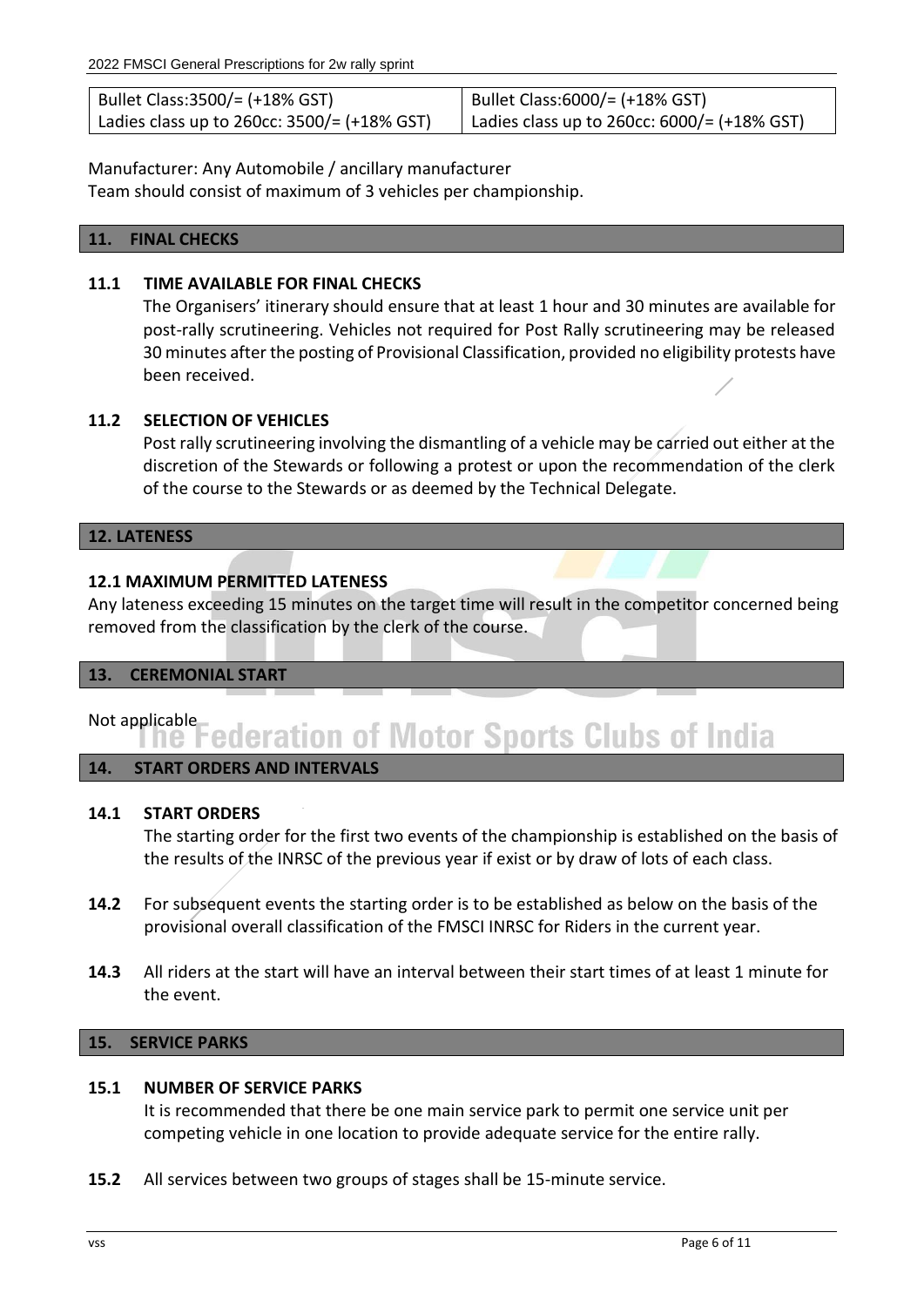#### **16. PRIZE GIVING**

- 16.1 At the prize giving of a Championship rally, the prize winners are obliged to participate in proper attire, team uniform or smart casuals, shorts and slippers not allowed; the winners of the general classification must also participate in the other official ceremonies.
- 16.2 Should prize winners fail to turn up at the prize giving, except for duly accepted force majeure situations, they shall forfeit their right to any awards (cash prizes and cups) and they shall be subject to a fine. If only one member of the crew is present at the prize giving, except for duly accepted force majeure situations, the penalties shall be left to the discretion of the Organisers.
- 16.3 Should any of the first three riders classified in the INRSC fail to attend the annual FMSCI prize giving, except for duly accepted force majeure situation, the rider/team concerned will be subject to a fine of  $\cdot$  50,000/=.
- 16.4 The minimum cash prizes to be offered by the Organisers of a round of the INRSC is as follows:

| Class               | $1$ st          | 2 <sub>nd</sub> | 2rd          | $\mathbf{A}^{\text{th}}$ | 5 <sup>th</sup> |
|---------------------|-----------------|-----------------|--------------|--------------------------|-----------------|
| Group A             | $10000+$ trophy | 7000+ trophy    | 5000+ trophy | Trophy                   | Trophy          |
| Group B 130 cc      | 7000+ trophy    | 5000+ trophy    | 3000+ trophy | Trophy                   | Trophy          |
| Group B 165 cc      | 7000+ trophy    | 5000+ trophy    | 3000+ trophy | Trophy                   | Trophy          |
| Group B 260 cc      | 7000+ trophy    | 5000+ trophy    | 3000+ trophy | Trophy                   | Trophy          |
| Group B 400 cc      | 7000+ trophy    | 5000+ trophy    | 3000+ trophy | Trophy                   | Trophy          |
| Scooter             | 7000+ trophy    | 5000+ trophy    | 3000+ trophy | Trophy                   | Trophy          |
| Ladies class        | 7000+ trophy    | 5000+ trophy    | 3000+ trophy | Trophy                   | Trophy          |
| <b>Bullet class</b> | 7000+ trophy    | 5000+ trophy    | 3000+ trophy | Trophy                   | Trophy          |

Cash and Trophy: Per Round

| Tuner of Group A WINNER        | Trophy |
|--------------------------------|--------|
| Tuner of Group B 130 WINNER    | Trophy |
| Tuner of Group B 165 WINNER    | Trophy |
| Tuner of Group B 260 WINNER    | Trophy |
| Tuner of Group B 400 WINNER    | Trophy |
| <b>Tuner of Scooter WINNER</b> | Trophy |
| Tuner of Ladies Class WINNER   | Trophy |
| Tuner of Bullet WINNER         | Trophy |

If more than 8 entries received: Cash Prize for  $1<sup>st</sup>$ ,  $2<sup>nd</sup>$  and  $3<sup>rd</sup>$ .

More than 5 entries but less than 8 entries Cash Prize for 1<sup>st</sup> only.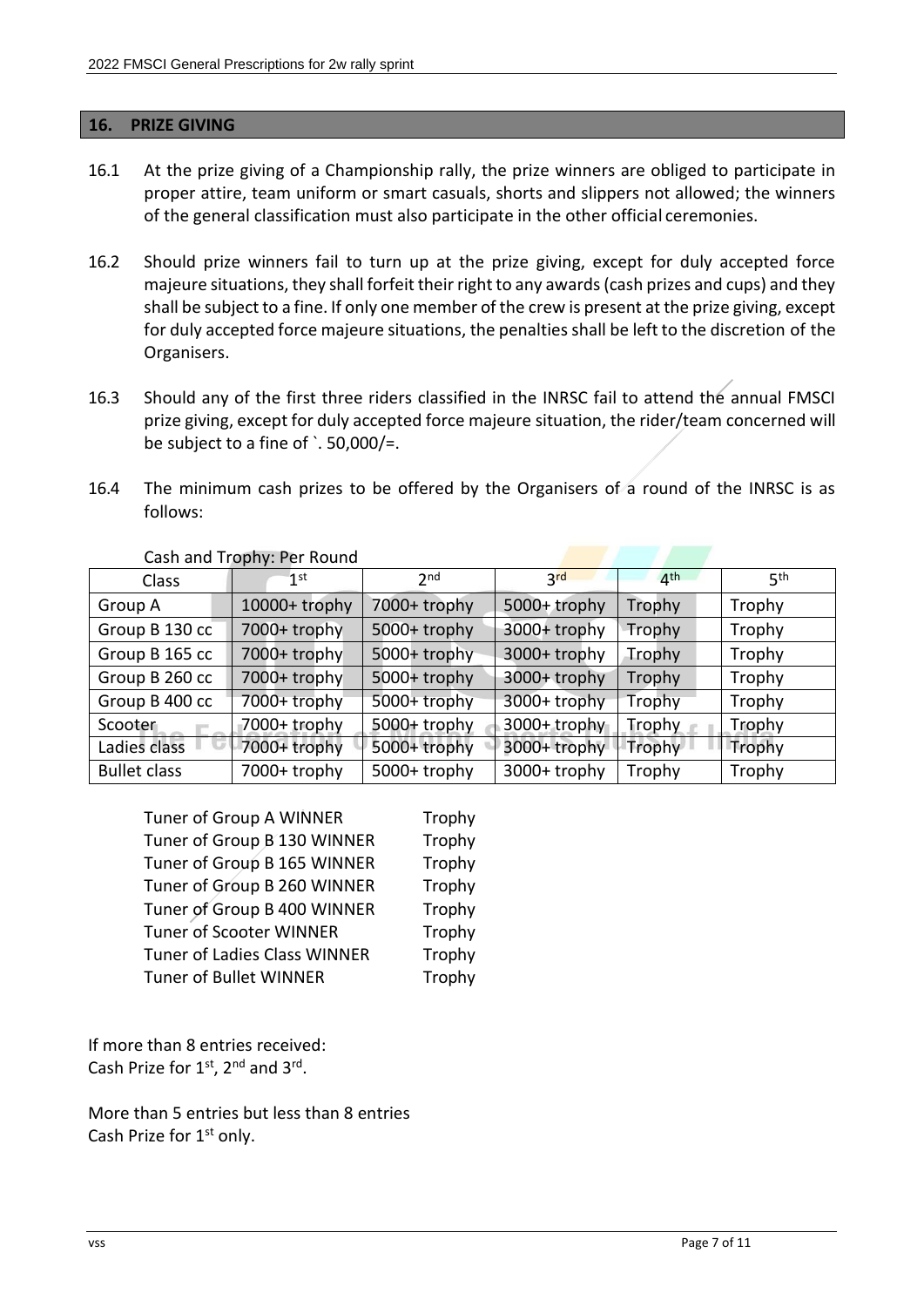## **Appendix A – Administrative procedure**

## **FMSCI INDIAN NATIONAL RALLY SPRINT CHAMPIONSHIP - APPENDIX A ADMINISTRATIVE PROCEDURES**

| <b>Activity</b>                                                                                      | From         | To                                                            | <b>Deadline</b>                             |
|------------------------------------------------------------------------------------------------------|--------------|---------------------------------------------------------------|---------------------------------------------|
| Draft<br>Supplementary<br>Regulations                                                                | Organiser    | <b>FMSCI &amp; Observer</b>                                   | 6 weeks before day 1 of the rally           |
| Draft Safety Plan                                                                                    | Organiser    | <b>FMSCI &amp; Observer</b>                                   | 4 weeks before day 1 of the rally           |
| Comment on the<br>draft regulation<br>& Plan                                                         | <b>FMSCI</b> | Organiser                                                     | 5 weeks before day 1 of the rally           |
|                                                                                                      |              |                                                               |                                             |
| Supplementary<br>Regulations<br>published &<br>entries                                               | Organiser    | FMSCI / Possible<br>entrants / Website of<br>organiser, FMSCI | 4 weeks before day 1 of the rally           |
| All permission,<br>specially police<br>permission in<br>case stages are<br>running on public<br>road | Organiser    | <b>FMSCI Secretariat</b>                                      | 1 week before day 1 of the rally            |
| Appointment of<br>the Steward and<br>observer                                                        | <b>FMSCI</b> | Organiser                                                     | 3 weeks before day 1 of the rally           |
| Draft Itinerary &<br>Route Map                                                                       | Organiser    | <b>FMSCI Secretariat</b>                                      | 3 weeks before day 1 of the rally           |
| Pre-event<br>Information or<br>Announcement                                                          | Organiser    | <b>FMSCI Secretariat</b><br>media & others                    | 3 weeks before day 1 of the rally           |
| Rally guide 1<br>(electronic                                                                         | Organiser    | <b>FMSCI</b><br>Secretariat/Website of<br>Organiser           | 6 weeks before day 1 of the rally           |
| <b>Issuing of Permit</b>                                                                             | <b>FMSCI</b> | Organiser                                                     | 2 weeks before day 1 of the rally           |
| Road Book<br>published                                                                               | Organiser    | <b>Entrant and FMSCI</b><br>Official                          | Before reconnaissance                       |
| Media safety<br>book published                                                                       | Organiser    | <b>Accredited Media</b>                                       | 1 week before Pre event Press<br>Conference |
| Closing of<br>standard entries                                                                       | Organiser    |                                                               | Monday before the rally                     |
| <b>Entry list</b>                                                                                    | Organiser    | <b>FMSCI</b>                                                  | Wednesday before the rally                  |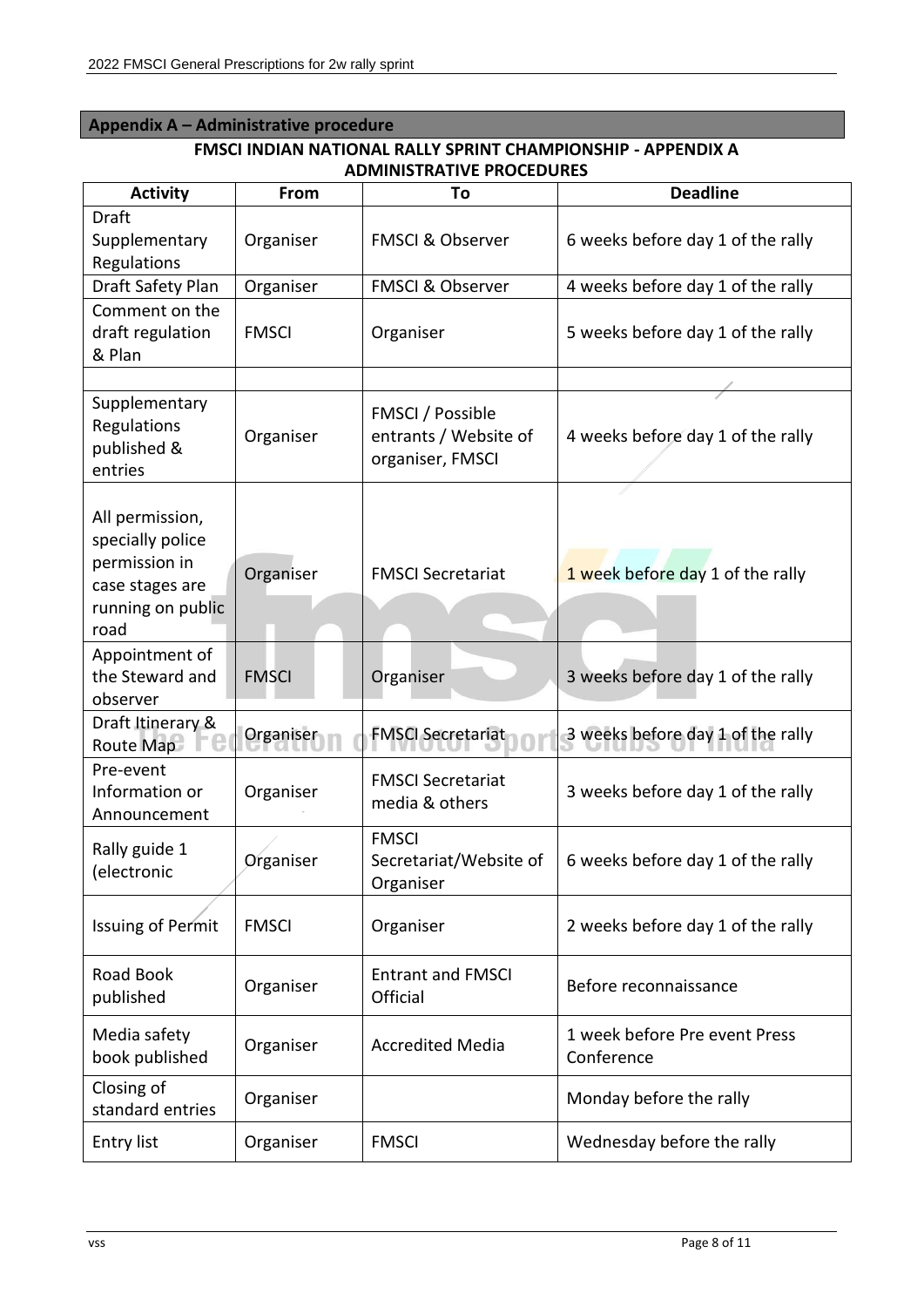#### **APPENDIX B - PODIUM CEREMONY**

- 1. General Recommended Points
	- a) The finish ramp should incorporate an archway, clearly displaying the name and logo of the event. In front of the ramp should be the photographers' arena, placed as in the cahier des charges. The lane leading to the archway must be barricaded to prevent public access.
	- b) The organisers should ensure that photographers / TV Crews can take pictures of the Podium Ceremony.
	- c) All teams with a vehicle in the top three must have a technician in attendance with the vehicle to transport vehicle to final inspection, if required.
- 2. Procedure (all procedures should be controlled by the master of ceremonies)
	- a) The recommended finish procedure is as follows:
	- 1<sup>st</sup> vehicle of each winning class, on to ramp, interview on ramp, nose down on ramp for photo session.
	- Podium boxes in to place.
	- 2nd & 3rd rider on to podium box
	- Presentation of trophies.
	- National anthem.
	- Champagne spray and photo shoot.
	- Provision for team photos on ramp or in adjacent area.
	- b) The above procedure duplicated for all classes.

## **The Federation of Motor Sports Clubs of India**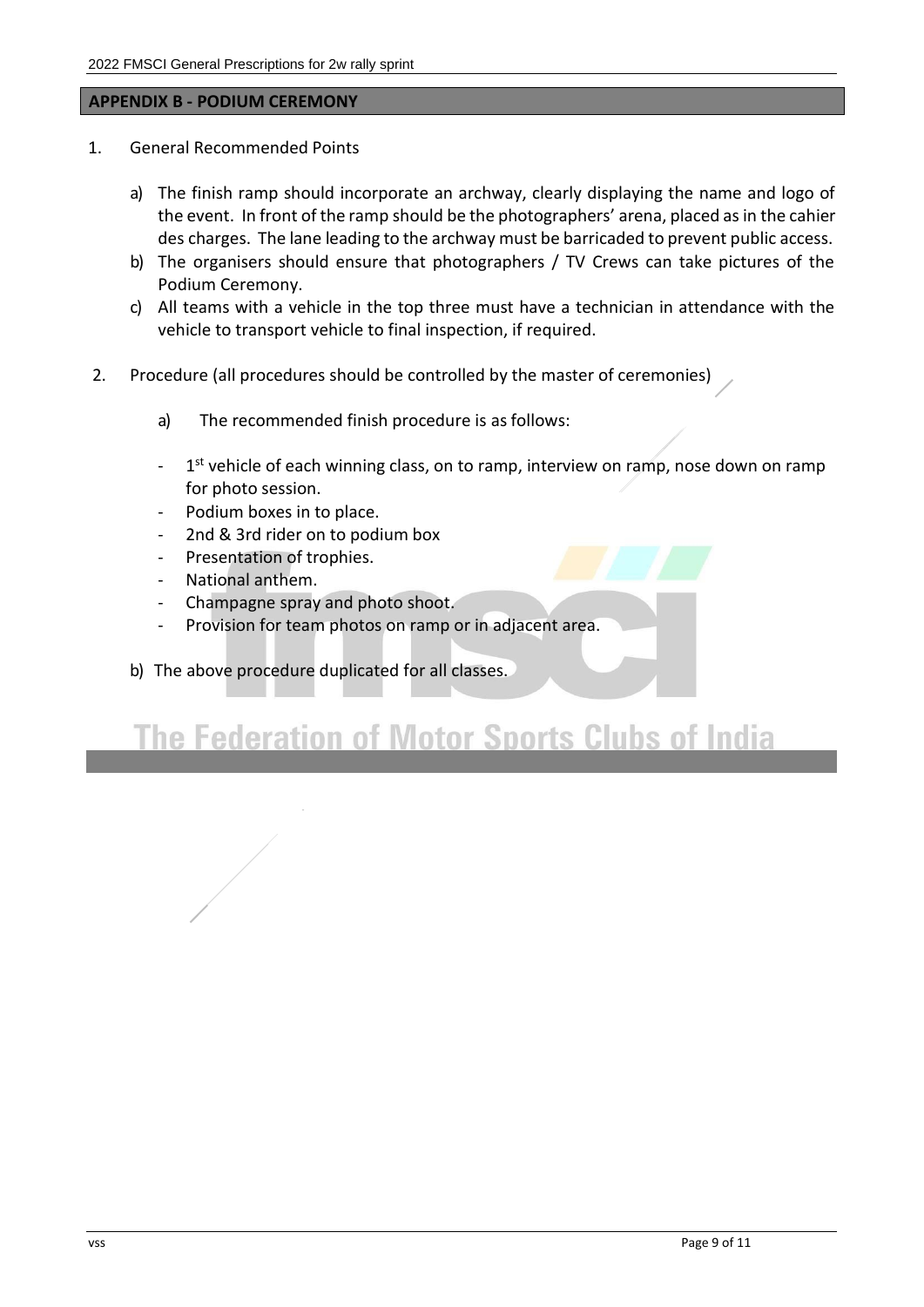#### **APPENDIX C - START RAMP**



Dimensions in mm  $(5-600) = 500$ mm to 600mm wide,  $36-3800 = 3600$ mm to 3800mm high)